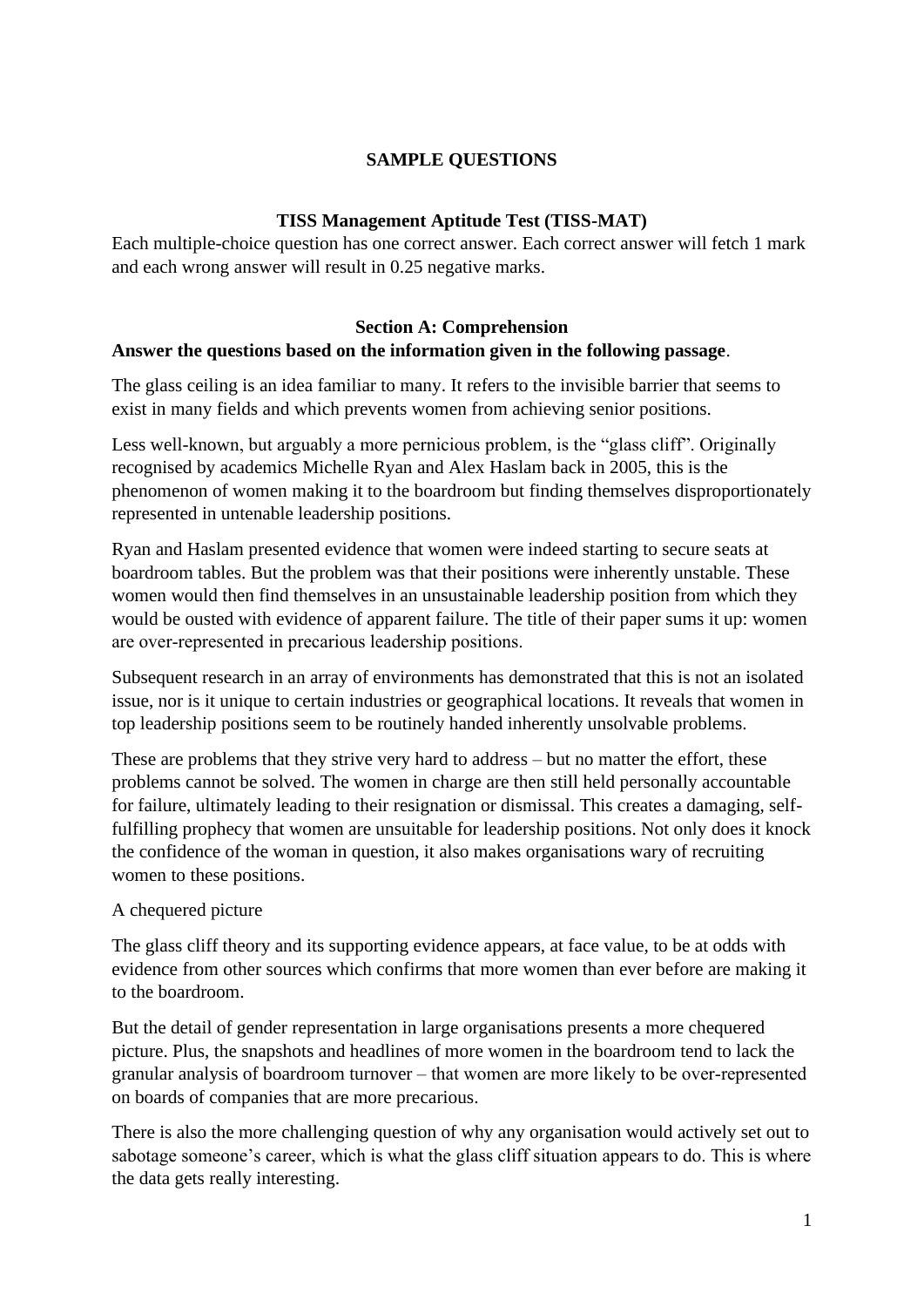A wider look at glass cliff scenarios reveals that in most situations the women in question have experience of the organisation when they are recruited into the top position. They are not external hires, they are internal. This means that, in practice, these women are far more likely to have a fundamental understanding of the politics of the organisation, its culture and power brokers.

The evidence seems to suggest that these women find themselves with the choice of accepting a glass cliff position or resigning altogether. Having worked for many years to secure a leadership or executive role, it is perhaps less surprising to understand why these women feel a sense of obligation to take on what appears to be an impossible challenge.

- 1. "Glass cliff" represents:
	- a. the phenomenon of women being assigned to difficult board-level leadership positions
	- b. the phenomenon of women being disproportionately less in board-level leadership positions.
	- c. the phenomenon where women are under‐represented in precarious leadership positions.
	- d. None of above
- 2. Ryan and Haslam showed that:
	- a. Women were securing more boardroom positions and were more successful than before.
	- b. Women were securing more boardroom positions but they refused to join them.
	- c. Women were securing more stable boardroom positions.
	- d. Women were securing more unstable boardroom positions.
- 3. Which of the following is not an outcome of the "Glass cliff" problem?
	- a. Organizations are cautious about recruiting women.
	- b. Women may resign or be dismissed.
	- c. Women's confidence is reduced.
	- d. Women's performance appraisals are done more frequently.
- 4. What is the meaning of the term "chequered" as it is used in the passage?
	- a. Analysis of women's careers must be done at a granular level.
	- b. At times women are confident and at other times they are not.
	- c. Snapshots and headlines capture the true picture of women's careers.
	- d. There appears to be conflicting evidence about the success of women in top leadership positions.
- 5. Why is it that women end up choosing to opt for top jobs which may be detrimental to their career?
	- a. Companies actively work to make the work difficult after a woman is appointed.
	- b. The job details presented to women at the time of joining is not accurate.
	- c. Women hired for top jobs are promoted from within the company and have to take up the job or else they are forced to resign.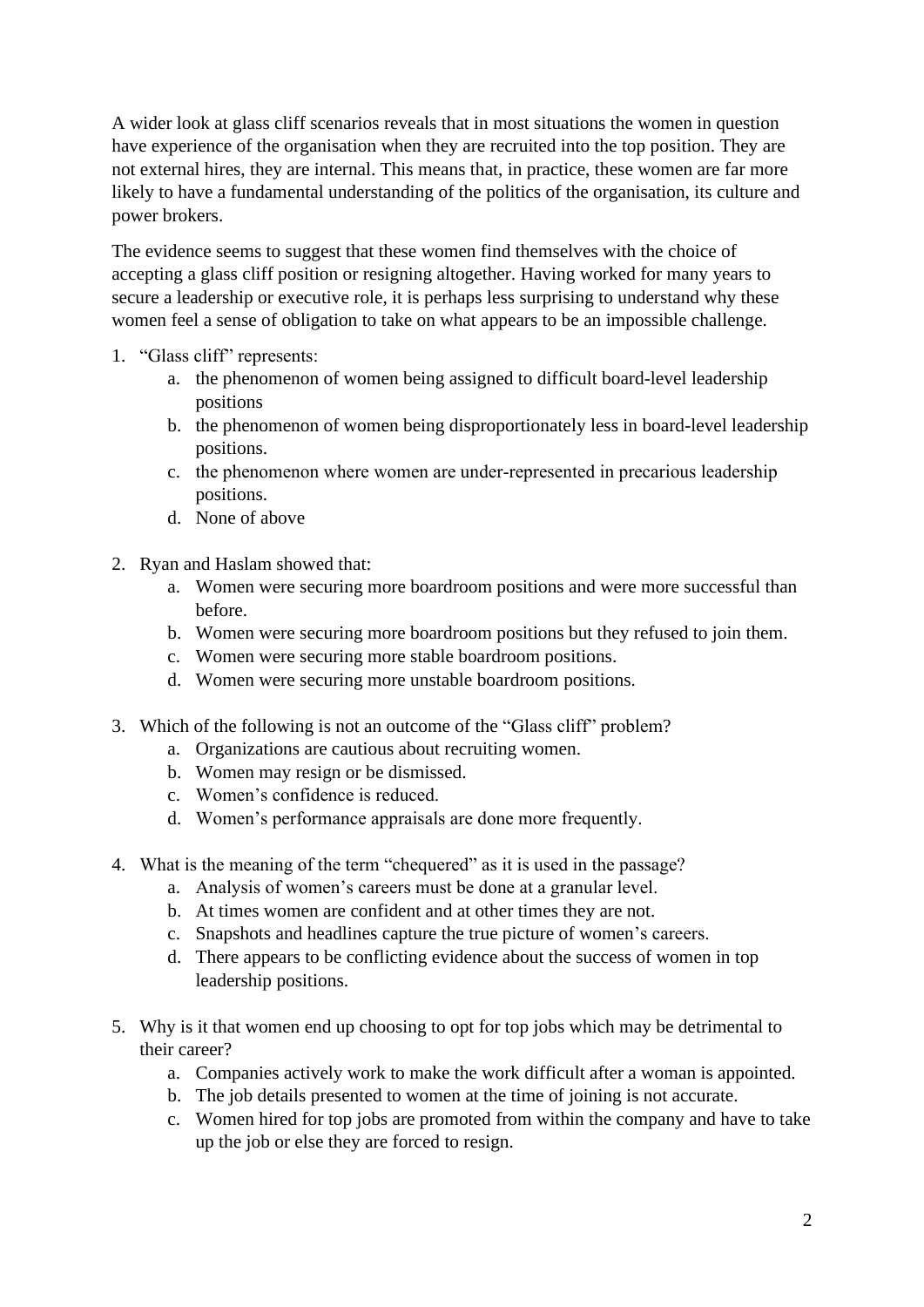d. Women hired for top jobs come from other companies and are ignorant of organizational politics.

# **Section B: Management Data Interpretation**

# **Answer the questions on the basis of the information given in the following tables/graphs.**

#### **Table1: Manufacturing costs for the production of 50 television (TV) sets**

| Direct Material                                   | \$1500 |
|---------------------------------------------------|--------|
| Direct Labour                                     | \$750  |
| <b>Factory Overheads</b>                          | \$3500 |
| Total factory cost of 50 TV sets                  | \$5750 |
| Recommended selling price to retailers per TV set | \$130  |

### **Table 2: TV sets sold in millions**

| Year         | 2007                 | 2008          | 2009         |
|--------------|----------------------|---------------|--------------|
| TV Sets Sold | $\sim$ $\sim$<br>، ، | ⌒<br><u>.</u> | . . <u>.</u> |
| (millions)   |                      |               |              |

#### **Table 3: TV Viewing Habits (Hours spent on TV per week)**

| Hours of Viewing | Number of Viewers |
|------------------|-------------------|
| $20 - 24$        | 200               |
| $25 - 29$        | 600               |
| $30 - 34$        | 900               |
| 35-39            | 400               |

- 6. 70% of sales in 2007 and 2009 occurred in the EU and US territories, how many more TV sets were sold into these territories in 2007 than in 2009?
	- a. 1.03 m
	- b. 1.04 m
	- c. 1.05 m
	- d. Cannot tell
- 7. From the table, calculate the absorption cost of each TV set (absorption cost = total factory cost divided by the number of units produced).
	- a. \$115
	- b. \$116
	- c. \$117
	- d. \$118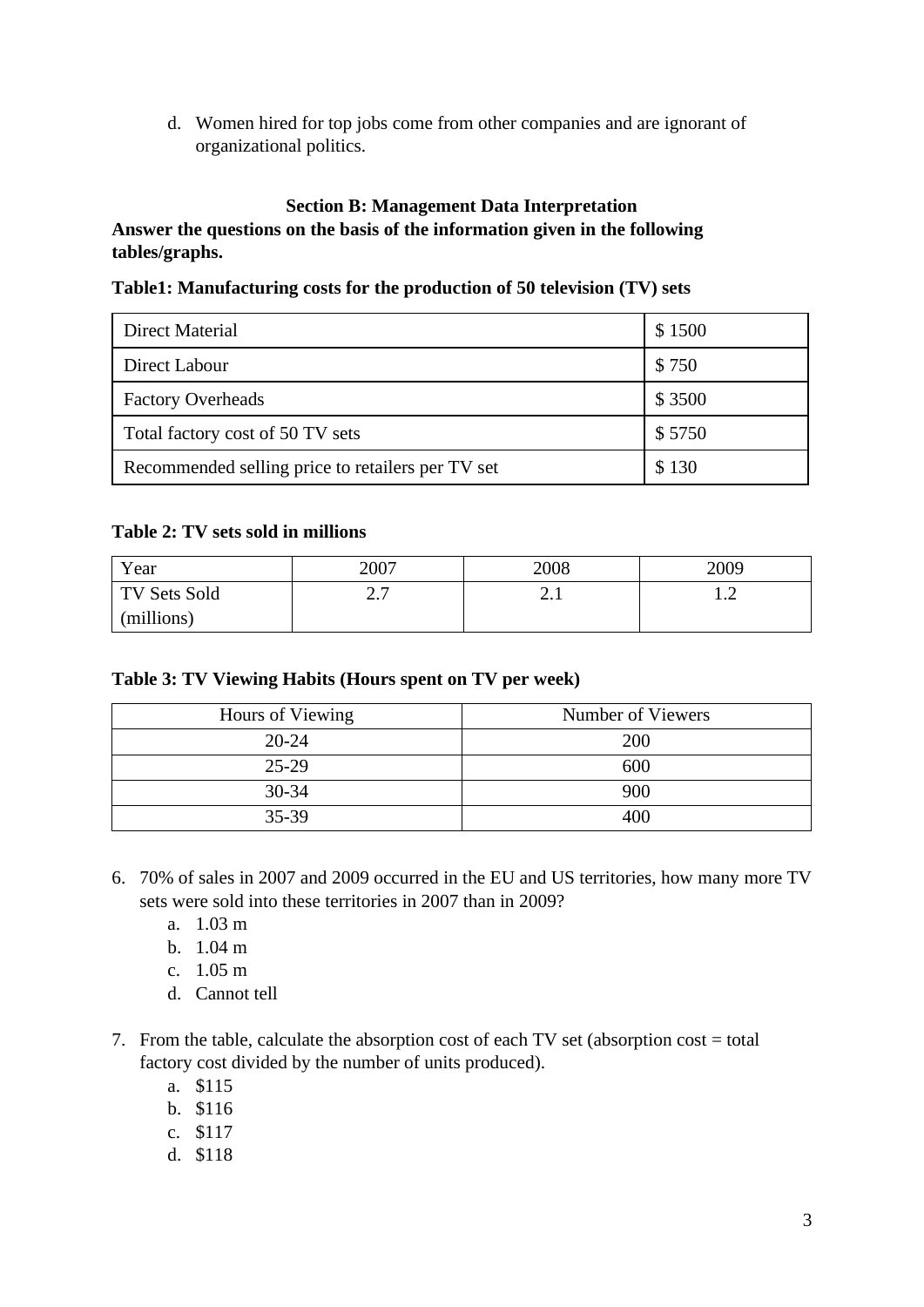- 8. Use the figures provided to calculate the total factory cost of producing all the TV sets sold in 2008.
	- a. \$ 241.5 m
	- b. \$ 240 m
	- c.  $$235.5 m$
	- d. Cannot tell
- 9. Calculate the marginal cost of each TV set (marginal cost = direct material and labour cost divided by number of units produced).
	- a. \$46
	- b. \$45
	- c. \$44
	- d. \$43
- 10. What is the percentage profit/loss made on each TV set (use absorption cost in this calculation)?
	- a. 9%
	- b. 10%
	- c. 11%
	- d. 13%

#### **Section C: Business Awareness**

- 11. Which is the least corrupt country according to Transparency International Index 2018?
	- a. Denmark
	- b. New Zealand
	- c. Finland
	- d. Australia
- 12. Which of these companies is planning to enter the subscription-based movie streaming service?
	- a. Walt Disney
	- b. One97
	- c. Apple
	- d. Zillow
- 13. In business terms, what is a unicorn?
	- a. A company that produces in the AI sphere in Silicon Valley
	- b. A company located in an emerging economy
	- c. A company having green field project working in around ecology
	- d. A company with a market capitalisation valuation of at least \$ 1 billion
- 14. Which labour code has recently been passed by the parliament?
	- a. Industrial relations